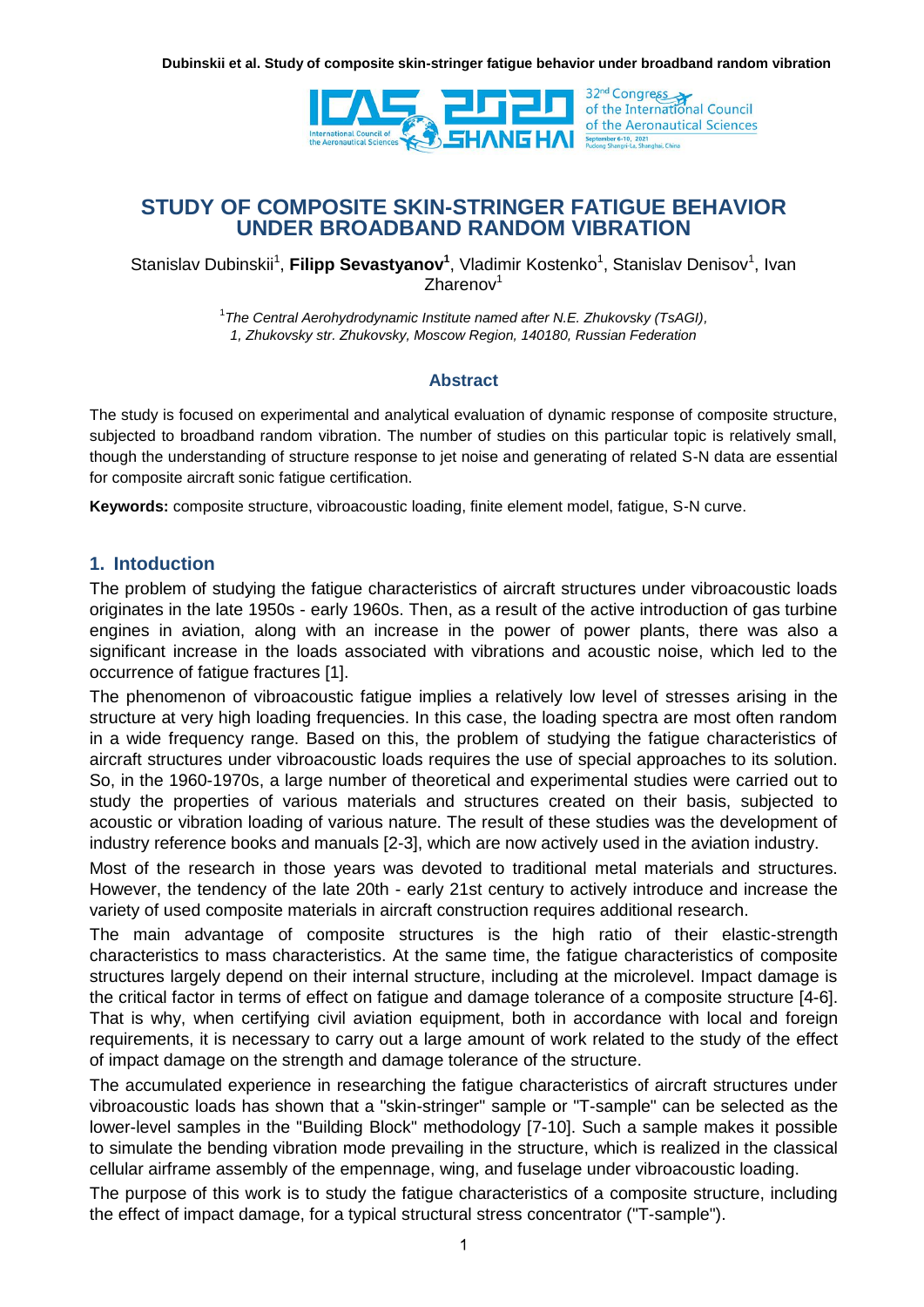#### **2. Finite element model**

The finite element modeling was carried out using Abaqus software. The model of the T-sample consisted of 8-nodal hexagonal solid elements. The choice of this type of finite elements is due to the need for a more accurate calculation of shear and bending deformations. The model consisted of 4352 elements (8258 nodes).

The stacking was modeled by discretizing into one finite element across the thickness of composite layup for both skin and stringer (9 plies in one element total). For each ply, its individual parameters were defined separately (fiber orientation, thickness, number of integration points). It was assumed that the sample has a constant thickness, all bonds between the plies are absolutely rigid, and the interlaminar strength was not taken into account. The tension and compression elastic modulus of the plies was assumed to be the same.

To determine the eigenmodes and eigenfrequencies of oscillations of the finite element model, modal analysis was performed at the first stage, for which the Lanczos direct block method [11-12] and the subspace iteration method [11-12] were used, which showed identical results. Modal analysis was done in the selected frequency range (50…1550 Hz), based on the restrictions on the operating modes of the shaker (electrodynamic shaker Derritron VP30), used for vibration testing. The damping coefficient used in FEM was calculated from the equation:

$$
\beta_n = \frac{1}{\sqrt{1 + \left(2\pi/\delta\right)^2}}\tag{1}
$$

where *δ* is the logarithmic damping decrement, which was determined experimentally by measuring the amplitude of free damped oscillations from a half-sine pulse with a duration of  $\sim$ 2–5 ms by the formula

$$
\delta = \frac{1}{n} \ln \frac{A_0}{A_n} \tag{2}
$$

where  $A_0$  is the oscillation amplitude at an arbitrary time t and  $A_n$  is the amplitude after n oscillation cycles at time  $(t + n * T)$ , where T is the oscillation period.

The resulting oscillation eigenmodes and eigenfrequencies were used to calculate the dynamic response of the T-sample by determining the field of root-mean square (RMS) values of relative strains. The vibration effect at each node of the finite element model was set by the spectral density function of accelerations. Moreover, it was assumed that the loading is steady, ergodic, and completely correlated over the sample surface. As a result of the calculation, the accelerations and displacements of the model nodes were determined, which, with a known stiffness matrix for each element, made it possible to calculate stresses and relative strains in each ply.

### **3. Test Specimen**

For testing the single-stringer panels (T-sample) were taken (Figure 1), the skin and stringer of which consist of eight plies of HexPly carbon fiber (M21/34%/UD194/IMA superscript "c") and one ply fiberglass (M21/45%/120 superscript "g") prepreg. Both the skin and stringer has the stacking sequence (0<sup>og</sup>,  $\pm 45^{\circ}$ c, 0<sup>o</sup>c, 90<sup>oc</sup>, 0<sup>oc</sup>, 0<sup>oc</sup>,  $\pm 45^{\circ}$ c). The noodle in the root of the joint is made of carbon fiber M21/34%/UD194/IMA. The mechanical properties of the ply for these materials are given in Table 1.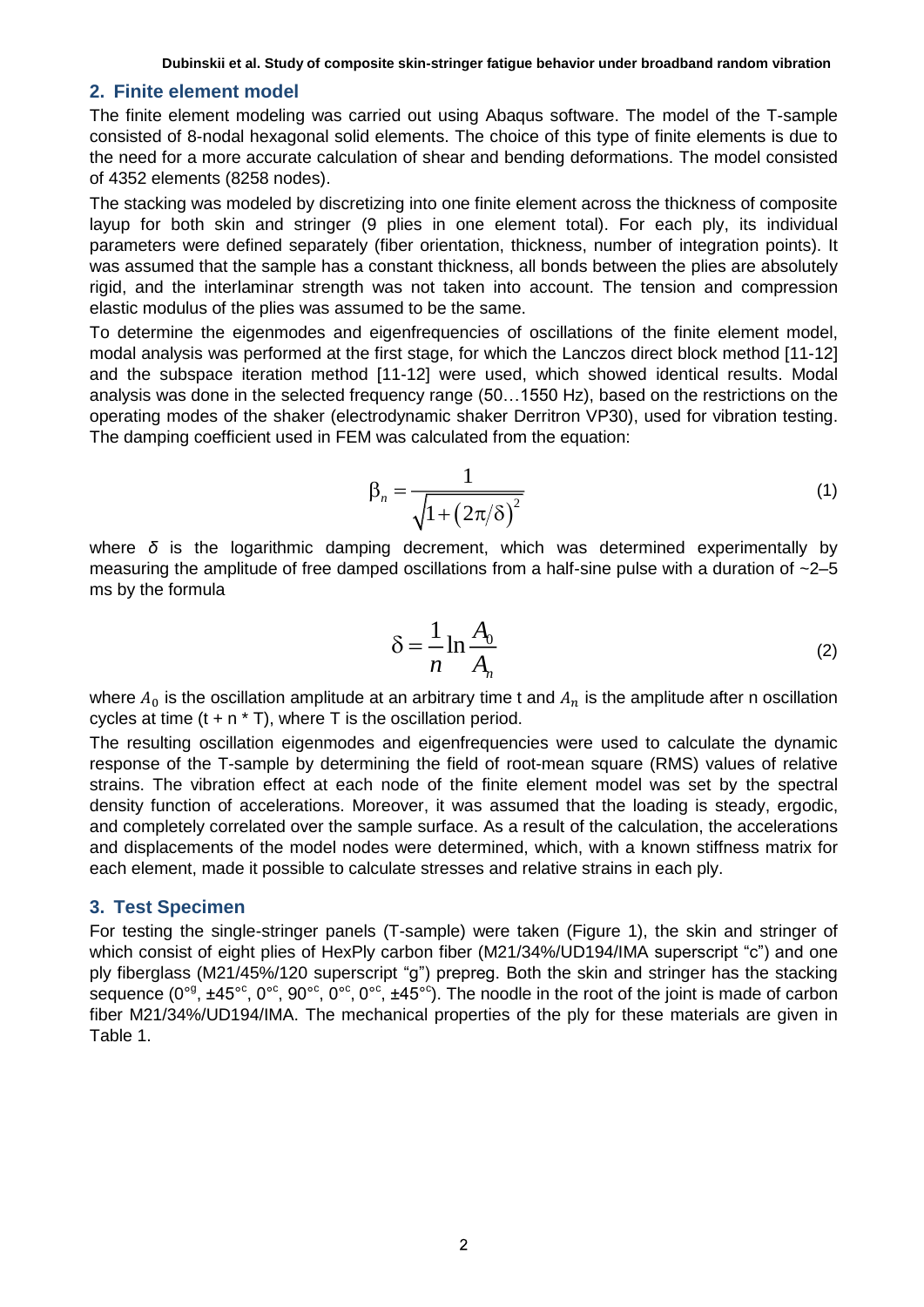**Dubinskii et al. Study of composite skin-stringer fatigue behavior under broadband random vibration**



Figure 1 – Sketch of T-sample (all the length units are in mm)

| Table 1 – Mechanical properties of the ply |  |  |
|--------------------------------------------|--|--|
|--------------------------------------------|--|--|

|                   | $E_{11}$ | $E_{33}$<br>$E_{22}$ , |                                  | G <sub>12</sub> , | $\sim$<br>$\sim$<br>ر 13 ت<br>$G_{23}$ | Density,          |
|-------------------|----------|------------------------|----------------------------------|-------------------|----------------------------------------|-------------------|
|                   | GPa      | GPa                    | $v_{23}$<br>$v_{12}$<br>$v_{13}$ | GPa               | GPa                                    | kg/m <sup>3</sup> |
| M21/34%/UD194/IMA | 162.0    | 9.3                    | 0.33                             | 5.4               | 3.5                                    | 1580              |
| M21/45%/120       | 28.6     | 8.7                    | 0.33                             | R 1<br>◡. ៶       | ?1<br>ບ.                               | 1770              |

# **4. Experimental**

To experimentally study the behavior of the composite T-sample under vibration loading conditions, a special stand was assembled with a computer control system that set the excitation of the required form and measured the response parameters. The sample was rigidly fixed on the shaker table with a clamp. Two accelerometers and four strain gauges were installed on the sample, and another accelerometer was located directly on the shaker table.

The procedures for generating signals and processing data were implemented via the functions of the Advanced Analysis Library of the LabWindows/CVI commercial software package (National Instruments) [13]. The signal was formed by a digital-to-analog converter as a sequence of blocks with discrete values. The dataset for each block was obtained by software generation of a sampling of pseudorandom numbers with a normal distribution law and subsequent digital filtering. The result was a random signal with a uniform spectral density in the given frequency band.

# **5. Results of modal and dynamic analysis**

The calculation showed that the first six modes were located in the considered frequency range 50…1550 Hz (Figure 2). Taking into account the fixation and loading conditions of the specimen on the test bench, resonant oscillations can arise only in a mode symmetric about the stringer axis. Figure 3b shows the only form symmetric about the stringer axis in the selected frequency range – the bending form at the 2nd eigenfrequency of 300 Hz.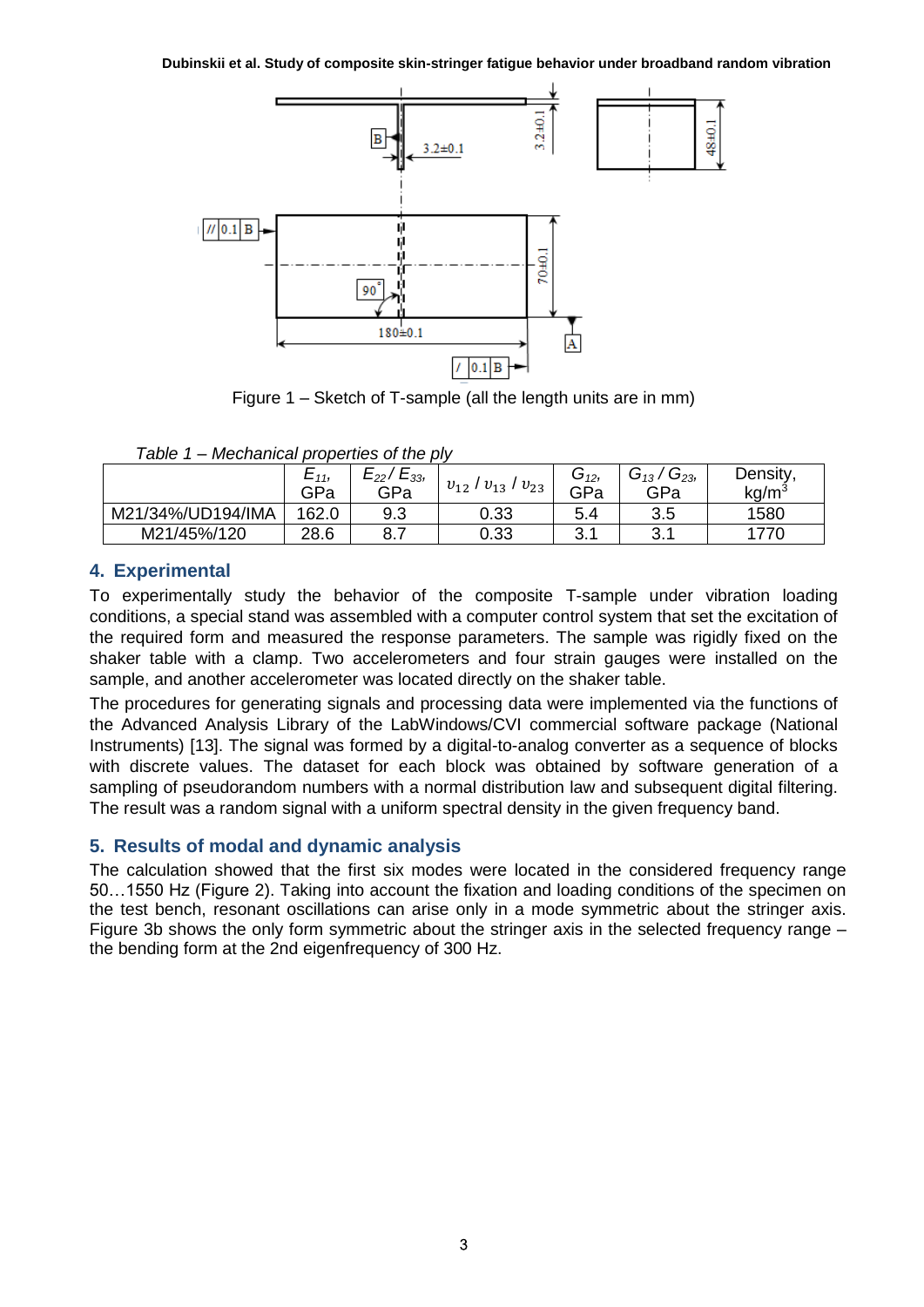

Figure 2 – All the six eigenmodes of T-sample in considered frequency range obtained by analysis In order to validate the shape of the first symmetrical resonance mode obtained by calculation, using a portable stroboscope Testo 477, video was taken with the sample executing sinusoidal oscillations with a frequency 300 Hz and a driving force amplitude of 5 g (where  $g = 9.80665$  m/s<sup>2</sup> is gravitational acceleration). Analysis of the video showed that the shape of oscillation of the sample on the experimental stand corresponds to the mode of the 2nd eigenfrequency obtained by finite element calculations (Figure 3).



Figure 3 – Oscillation shape of T-sample on the shaker

Using finite element modeling, the stress-strain state of the T-sample was evaluated for the prevailing oscillation mode. It was found that plies No. 5 and No. 14, laid at 90° to the stringer axis, are the most loaded - they have maximum stresses during oscillations at the resonant frequency. Since the installation of strain gauges is possible only on the surface of the sample, the surface deformations were also evaluated in order to select the location of the strain gauges on the Tsample. The largest strains in the sample occur on its lower surface — in the stringer–skin joint zone (Figure 4a); however, it is technically difficult to install strain gauges in this area, so a symmetrical zone of maximum strain on the upper surface was chosen (Figure 4b). The finite element calculation took into account the influence of the geometry and mass of the sensors on the stiffness and inertial characteristics of the sample. The strain gauges were simulated as a thin rectangular plate of a single finite element adhesively bonded to the T-sample and receiving the strains from the sample. The accelerometers were simulated as a volumetric cylindrical body with a given density (*ρ* = 6650 *kg/m<sup>3</sup>* ) and stiffness (*E* = 1070 *GPa*, *ν* = 0.3) (Figure 5).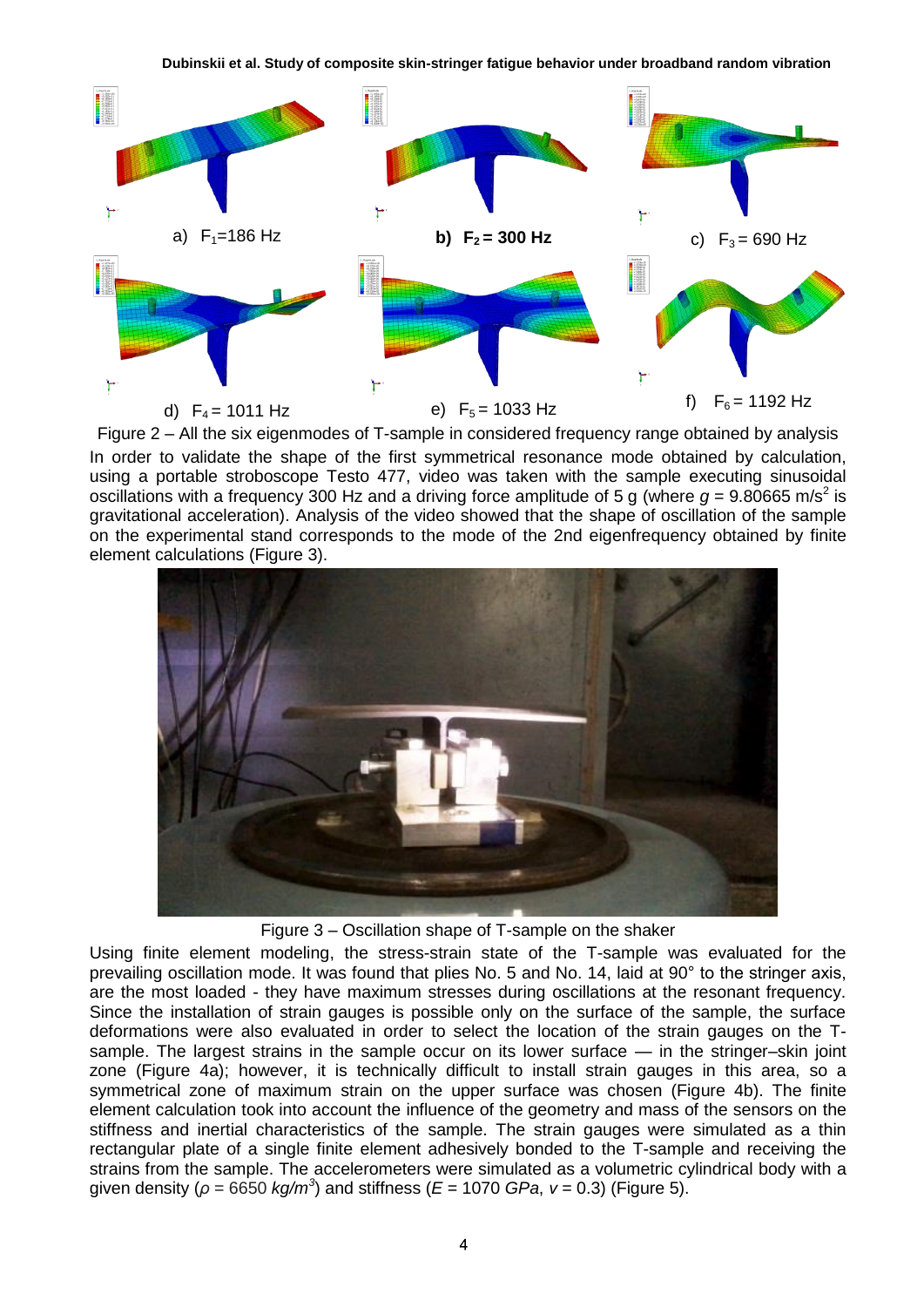

Figure 4 – Estimation of strains at first symmetrical resonance frequency: (a) strains on lower surface, (b) strains on upper surface



| Sensor<br>number | X, mm | Y, mm |
|------------------|-------|-------|
| V <sub>2</sub>   | -60   | O     |
| V3               | 60    | O     |
| T11              | -5    | 0     |
| T12              | $-10$ | -10   |
| T13              | 5     | 0     |
| T <sub>14</sub>  | 10    | -10   |

Figure 5 – Installation zone of accelerometers (V2, V3) and strain gauges (T11-T14).

The empirical value of the first symmetrical resonance frequency was determined for oscillations excited by a sinusoidal signal of constant level with gradually increasing frequency in the given range. The excitation and response signals from the accelerometers mounted on the shaker and the sample were continuously monitored. The value of the resonance frequency was taken as the frequency of maximum acceleration in the spectrum of the signal from the sensor installed at the reference point, calculated by Fourier transform. Table 2 compares the values of the first symmetrical resonance frequency obtained by calculation and experiment.

| Table 2 – Values of first resonance frequency |  |
|-----------------------------------------------|--|
|-----------------------------------------------|--|

| Parameter                                                       | Experiment | Calculation |
|-----------------------------------------------------------------|------------|-------------|
| Second eigenfrequency / first<br>resonance frequency $f_R$ , Hz | 296        | 300         |

The dynamic response of the sample was studied under conditions of random broadband loading in the frequency range of 50–1550 Hz at RMS acceleration levels of 4, 6, 8, and 12 g (where  $g = 9.80665$  m/s<sup>2</sup>). During the tests, data were continuously collected from measuring sensors with 16-bit digitization, a sampling frequency of 10000 points per second and a frequency resolution of 1.2207 Hz. The interval of the processed data, including the Fourier transform, was at least 20-30 seconds. Based on the data obtained, the values of the resonance frequency and PSD of the received signals were recorded. Figure 6a shows the power spectral density (PSD) of the given acceleration. Figure 6b shows the PSD of the acceleration obtained on accelerometer V2.



Figure 6 – Spectral density of broadband vibration loading: (a) reference signal at level of 12 g, (b) signal measured on accelerometer V2.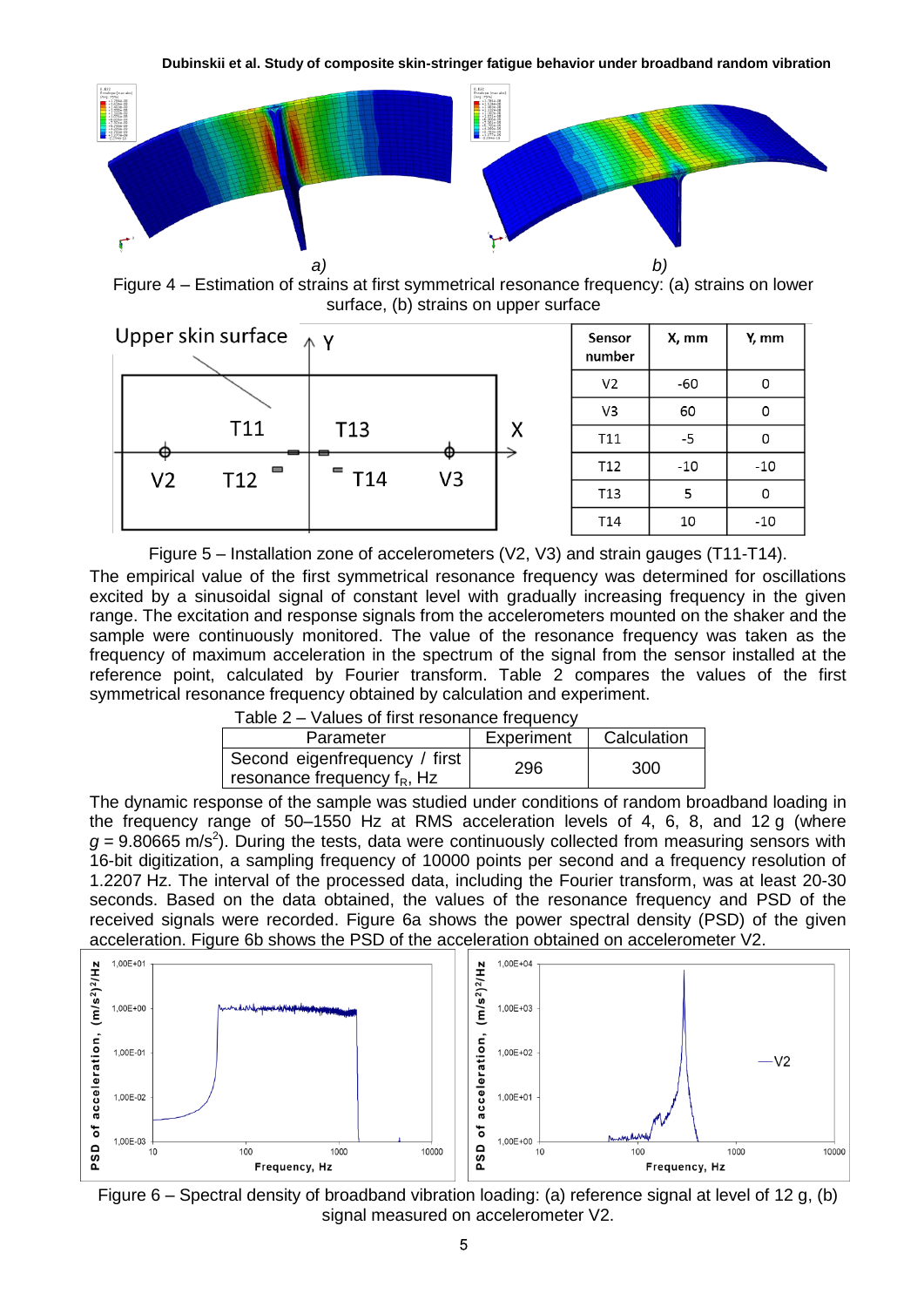Comparison of the calculated RMS values of accelerations and strains on the surface of the Tsample with the experimentally measured values showed their good convergence: the error for strains does not exceed 5% and for accelerations – 15%.

### **6. Fatigue testing of T-samples**

### 6.1 Failure criterion

An experimental study of the fatigue characteristics of T-samples was carried out on the shaker. The sample was loaded by the random narrow-band vibration with a bandwidth of 30 Hz and the average frequency at the first symmetric resonant frequency. Each sample was tested at a given level of RMS strains, which were monitored in real time by means of the strain gauges.

The failure criterion was a decrease in the resonance frequency by 2-3%, which is consistent with both foreign approaches [8] and local practice [14]. The accumulated experience has shown that such a frequency reduction in composite sample makes it possible to determine changes in the stiffness of the elastic system due to the initiation of internal microcracks. For such a decrease in the resonance frequency, the relative damage of the cross-section of the sample is 10–20%. With a further decrease in frequency by 10–15% the sample fracture is usually occurred [14].

When the resonance frequency dropped by 2%, the samples were subjected to a standard ultrasonic test (UT) procedure: uniaxial acoustic scanning (A-scan). After this, tests continued with periodic nondestructive testing until the appearance of visible defects.

### 6.2 Fatigue test results and S-N curve

Table 3 summarizes the fatigue test results of 10 samples; from the data therein, it follows that for the skin-stringer joint there is a clear relationship between the number of cycles to failure (fatigue failure) and the basic vibration load level. Based on the data in Table 3, using various probabilistic criteria, S-N curves for T-samples were plotted (Figure 7), and a comparison with data from ESDU 84027 [3] for samples of a similar configuration (integral stringer) was made.

| Sample number | RMS strain, um/m | Cycles to failure |  |  |
|---------------|------------------|-------------------|--|--|
|               | 6000 (static)    |                   |  |  |
| 2             | 1900             | 3,26E+03          |  |  |
| 3             | 1500             | 1,90E+05          |  |  |
|               | 1200             | 1,60E+06          |  |  |
| 5             | 1000             | 6,00E+06          |  |  |
| 6             | 950              | 7,20E+06          |  |  |
|               | 900              | 1,66E+07          |  |  |
| 8             | 850              | 2,38E+06          |  |  |
| 9             | 800              | 7,90E+06          |  |  |
| 10            | 600              | $1,04E+08$        |  |  |

|  | Table 3 – Summary of fatigue test results |
|--|-------------------------------------------|
|--|-------------------------------------------|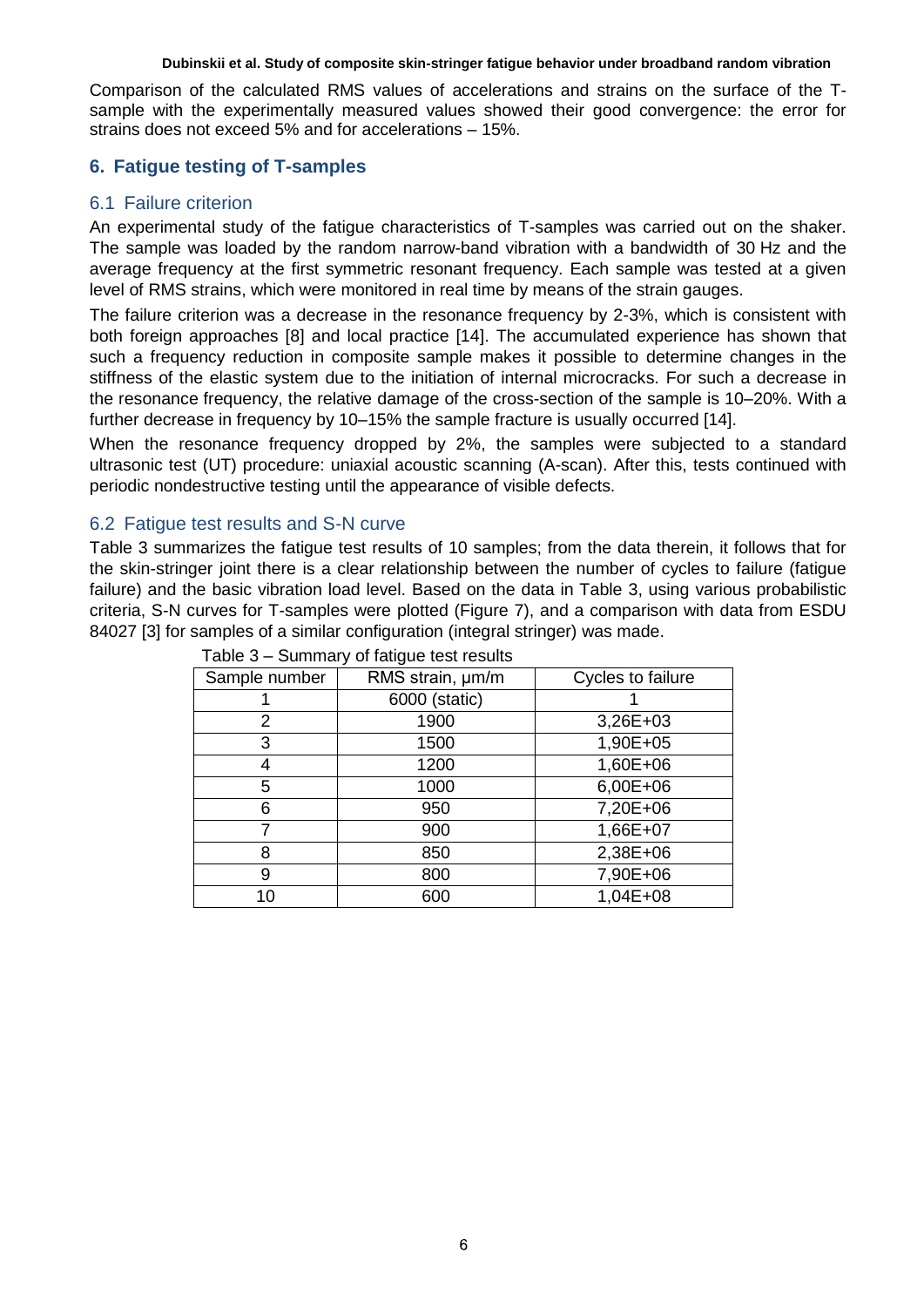

**Dubinskii et al. Study of composite skin-stringer fatigue behavior under broadband random vibration**

Figure 7 – The fatigue tests results vs. the ESDU data

# 6.3 Effect of the impact damage on fatigue of T-sample

To study the effect of the impact damage on fatigue characteristics of T-sample a batch of 10 samples was manufactured. Impact damage with energies of 5, 10, 20, and 30 J was applied using Instron CEAST 9350 with a 25 mm diameter identor. There were 2 points of impact: 1st - the geometric center of the upper surface of the skin and 2nd - zone of maximum strain in Figure 4b.

The fatigue testing of impacted samples was carried out on the same experimental stand with same loading conditions. Table 4 summarizes the fatigue test results for 10 impacted samples.

| Sample number | Energy of impact    | RMS strain, $\mu$ m/m | Cycles to failure |
|---------------|---------------------|-----------------------|-------------------|
|               | damage, J           |                       |                   |
| 11            | 30 (center)         | 800                   | $1,15E+04$        |
| 12            | 20 (center)         | 600                   | 7,49E+05          |
| 13            | 10 (center)         | 600                   | 2,56E+06          |
| 14            | 10 (center)         | 800                   | 2,93E+05          |
| 15            | 5 (center)          | 600                   | 4,19E+07          |
| 16            | 5 (max strain zone) | 600                   | 1,36E+06          |
| 17            | 5 (max strain zone) | 800                   | $1,33E+05$        |
| 18            | 5 (max strain zone) | 500                   | 1,39E+06          |
| 19            | 5 (max strain zone) | 400                   | 4,24E+07          |
| 20            | 5 (max strain zone) | 700                   | 2,03E+05          |

Table 4 – Summary of fatigue test results for impacted samples

The comparison of the results for impacted and virgin samples is shown in Figure 8. From the data therein, it follows that the impact damage of 5 J significantly reduces the durability of composite ―skin-stringer‖ joint under random vibration loading.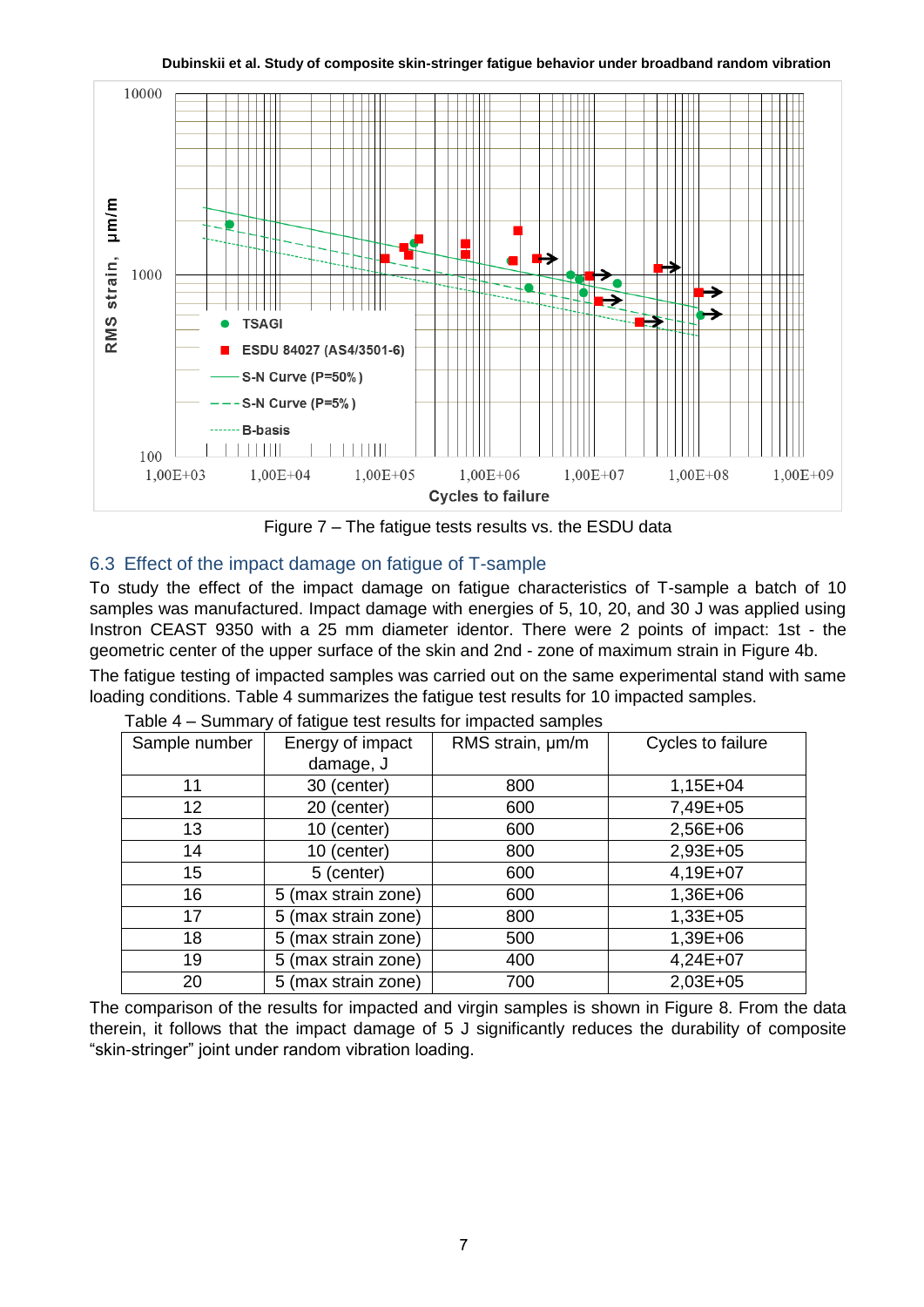

Figure 8 – The fatigue tests results of impacted T-samples

S-N curves for virgin and impacted (5 J) T-samples, respectively, can be interpolated using the following formulas:

$$
RMS \varepsilon = 4996.2 N^{-0.109}, \qquad (3)
$$

$$
RMS \varepsilon = 2900, 1 \, N^{-0.115} \,, \tag{4}
$$

where *RMS ε* is root mean square value of surface strain and *N* is the number of cycles to failure.

### 6.4 Damage growth and failure mode

The damage growth process was studied by the real-time monitoring of the eigenfrequency reduction during the fatigue testing, as it shown in Figure 9. There are 3 main points to consider:  $1<sup>st</sup>$ is when failure criterion (2% eigenfrequency reduction) is triggered,  $2^{nd}$  is when delamination becomes visible on one side of  $\overline{T}$ -sample and  $3<sup>rd</sup>$  is when fatigue delamination became visible on both sides.





Several different non-destructive testing methods were used to study the mechanisms of internal damage growth during fatigue testing of T-samples. One of these methods is vibrothermography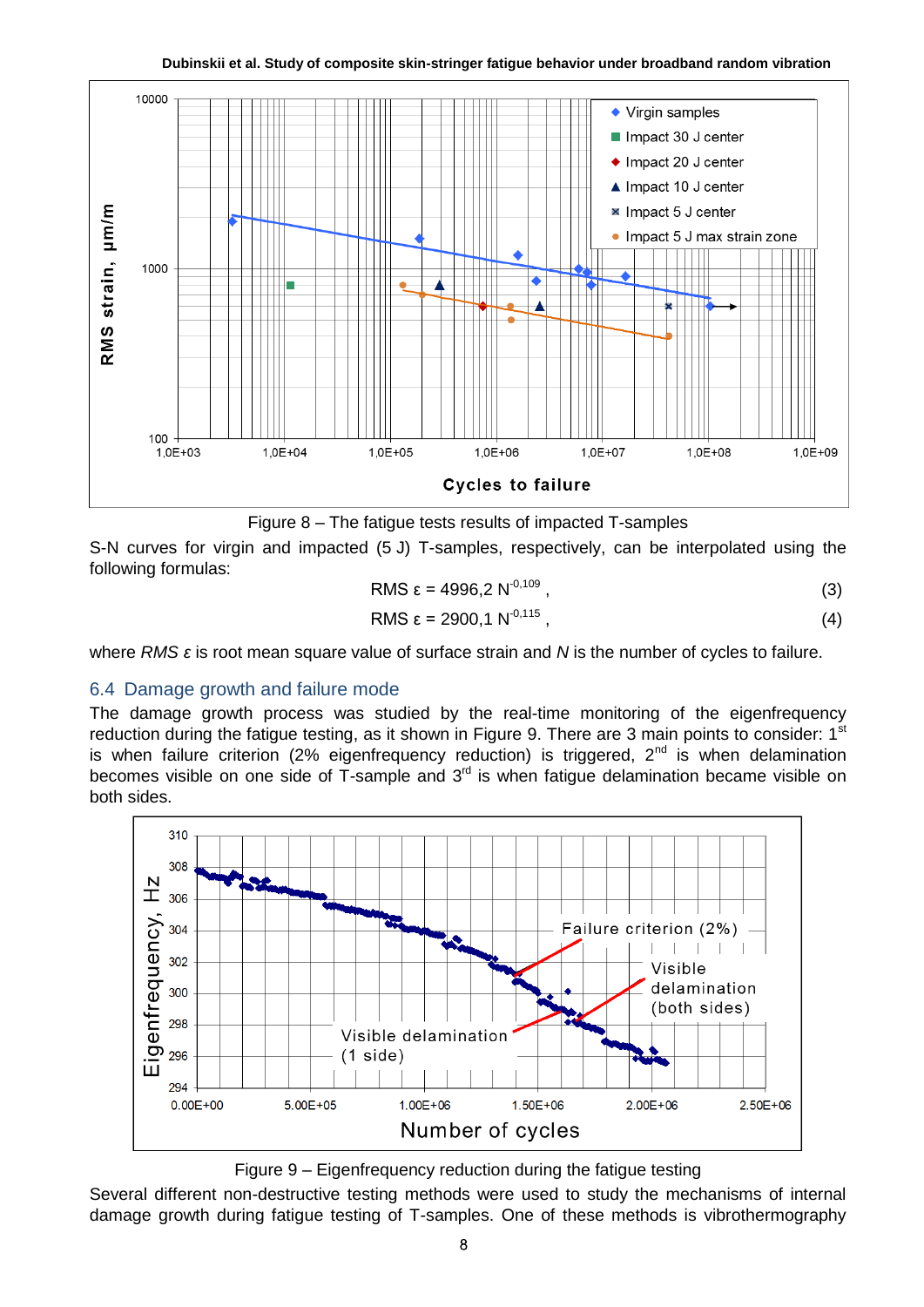[15], which is based on measuring of the thermal field of a sample caused by vibration. The SC7700M thermal imager was used to record the thermal field of a T-shaped specimen during fatigue tests.

As the experiment showed, the applied method makes it possible to detect internal delamination in the sample due to the different heating rates of the damaged and undamaged parts of the sample, as shown in Figure 10. Such a defect is not detected visually or using the ultrasonic method, but it reduces the natural frequency of the sample by 2% (Figure 10b), so that, according to the chosen failure criterion, the sample is already considered "failed". This is due to the fact that the failure of the sample begins in the radius zone of the joint, where the capabilities of the A-scan, designed to study the regular zones of the structure, are insufficient.



Figure 10 – Damage growth registered by vibrothermography: (a) initial conditions (before fatigue testing), (b) internal delamination growth at  $N = 1,39E+06$  cycles, when eigenfrequency is reduced by 2%, (c) delamination became visible at  $N = 1,68E+06$  cycles

Visual inspections of all samples subjected to vibration loading revealed delamination of the skin surface from the noodles at the root of the rib (Figure 11). This corresponds with the results obtained by vibrothermography and allows us to consider vibrothermography as a promising method of non-destructive testing for use in fatigue testing of composite structures.



Figure 11 – Visually detectable delamination in the T-sample

# **7. Conclusions**

The main result of the study of composite skin-stringer fatigue behavior is the data obtained by fatigue tests carried out on total 20 T-samples.

Based on the results of fatigue tests of T-samples under random narrow-band vibration loading, the S-N curve for a composite skin-stringer joint was plotted. A total of 10 virgin samples were tested at various levels of RMS strains. The S-N curve obtained is compared with the data from ESDU [3] for specimens of similar configuration (integral stringer).

Fatigue tests for a batch of 10 impacted T-samples were carried out under the same loading conditions, as for virgin samples. The comparison of the results for impacted and virgin samples has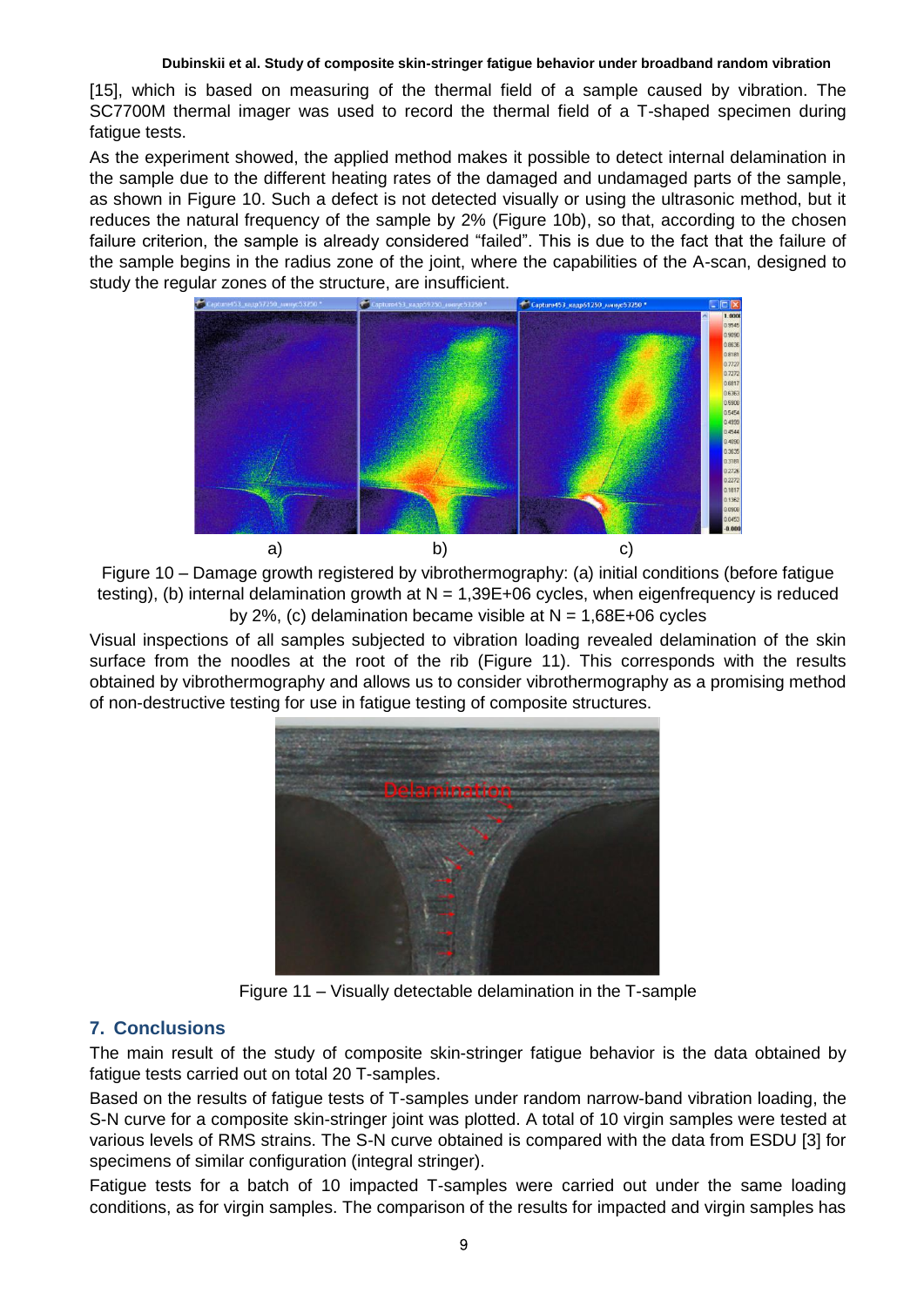shown that the impact damage of 5 J significantly reduces the durability of composite "skin-stringer" joint under random vibration loading.

The damage growth process in the T-sample was registered by non-destructive testing and data on the eigenfrequency reduction obtained from strain gauges. Using the results of vibrothermography and visual detection, the interllaminar crack in the joint between the skin and the stringer turned out to be the fundamental failure mode of the T-sample. The three different failure criteria were proposed, including 2% eigenfrequency reduction, 1-side visible delamination and 2-side visible delamination.

As part of development of a FEM for calculating the dynamic response of a T-sample, the modal and dynamic analysis for T-sample was carried out. The comparison of the FEM calculation results and experimentally measured data showed their good convergence. This makes it possible to use FEM analysis to study the dynamic response of similar structures under vibroacoustic loads.

# **8. Copyright Statement**

The authors confirm that they, and/or their company or organization, hold copyright on all of the original material included in this paper. The authors also confirm that they have obtained permission, from the copyright holder of any third party material included in this paper, to publish it as part of their paper. The authors confirm that they give permission, or have obtained permission from the copyright holder of this paper, for the publication and distribution of this paper as part of the ICAS proceedings or as individual off-prints from the proceedings.